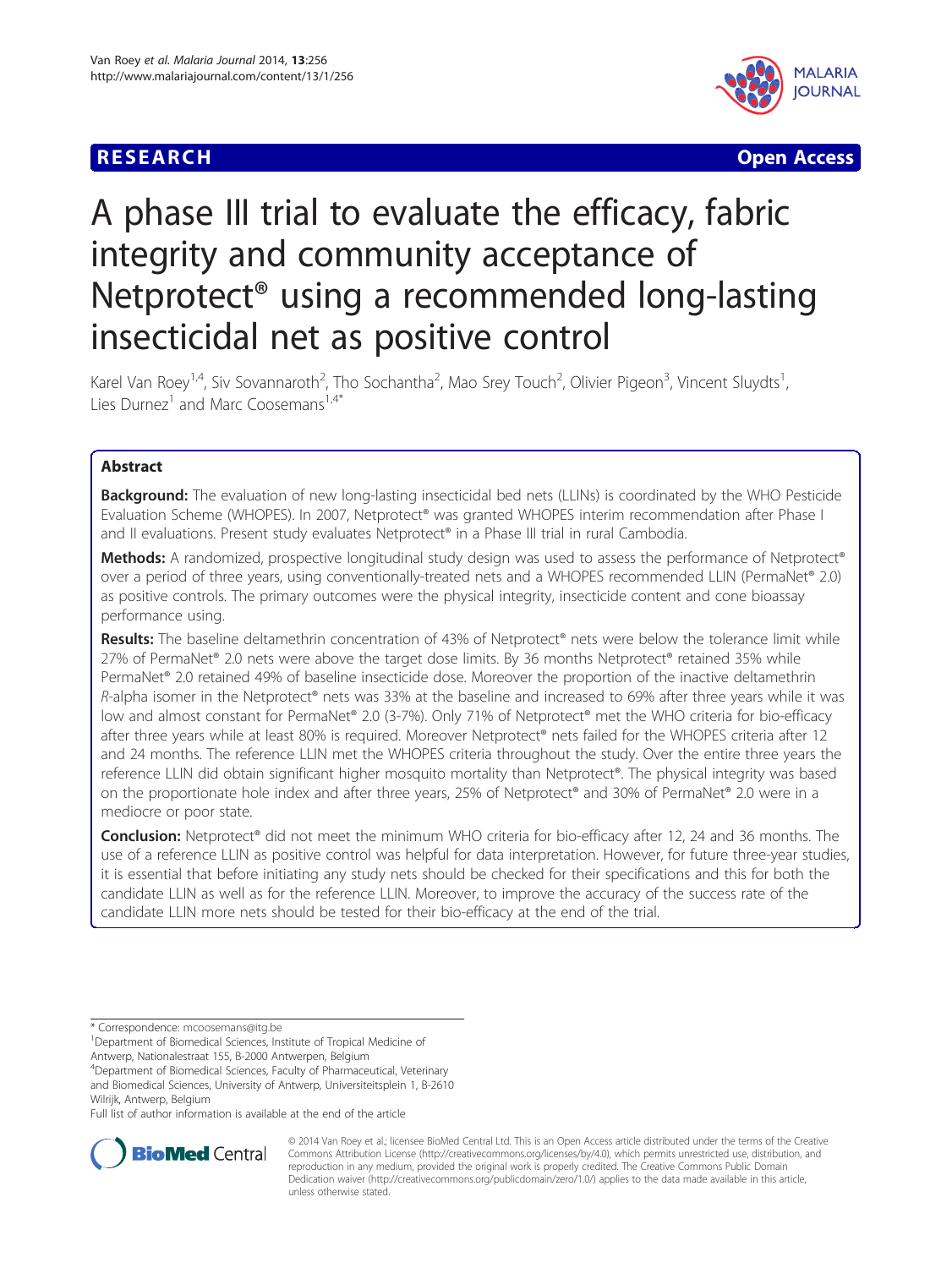## Background

Over the past decades, insecticide treated nets (ITNs) have proven to be the key measure in malaria prevention worldwide [\[1](#page-9-0)-[3\]](#page-9-0). This success is mainly related to the development of long-lasting insecticidal nets (LLINs) where insecticide is incorporated into or coated onto the fibres. An LLIN must retain its biological activity after at least 20 washes and three years of use under field conditions. So far the World Health Organization (WHO) did not define criteria for net integrity but has invited the national malaria control programmes to assess the durability of LLINs in operational conditions [\[4](#page-9-0)].

New LLINs are granted a time-limited WHOPES interim recommendation for use after successful evaluations in lab conditions (Phase I) and in experimental huts (Phase II), during which wash-resistance, induced vector mortality and blood-feeding inhibition is demonstrated. To receive a full recommendation, prospective studies (Phase III) are required to demonstrate a bio-efficacy during at least three years. Physical durability and survivorship of LLINs are also assessed at this stage.

Currently seven LLINs have received full recommendation from WHOPES and four have an interim recommendation. Until recently candidate LLINs were compared to conventionally-treated nets (CTNs). However the interand intra-net variation of the amount of insecticide was considerable with these CTNs and in 2012 the WHOPES working group decided to use a reference LLIN as positive control [\[5](#page-9-0)].

The present study evaluates Netprotect<sup>®</sup>, interim recommended since 2007 [\[6](#page-9-0)], in a phase III trial in Cambodia according to WHO guidelines and procedures applicable at the onset of the study using a CTN as positive control [[7\]](#page-9-0). Moreover, a reference LLIN (PermaNet<sup>®</sup> 2.0) was used as additional positive control. The performance of the nets was assessed in terms of efficacy, insecticide content, wash resistance, longevity, fabric integrity and community acceptance under field conditions over a period of three years.

## Methods

## Study area

Present study was conducted between 2009 and 2013 in Veal Veng district, a rural forested area in the province of Pursat, in Cambodia at the border with Thailand. In this area, 1.5% malaria prevalence is detected based on Rapid Diagnostic Tests/microscopy (Cambodia Malaria Survey 2010) [\[8](#page-9-0)]. The main malaria vectors are *Anopheles* dirus sensu stricto, Anopheles minimus s.s., Anopheles maculatus and Anopheles barbirostris. All vectors are fully susceptible to pyrethroids [\[9\]](#page-9-0).

In Cambodia, the overall proportion of people sleeping under an ITN/ LLIN "the previous night" increased the last years to more than 50%. About 63% of households

owned sufficient amount of mosquito nets but only 23% of the 3,164 households (HHs) interviewed during the Cambodia Malaria Survey (CMS) 2010 [[8\]](#page-9-0) owned sufficient LLINs. This net coverage contributed to the decrease of the overall malaria prevalence in Cambodia from 4.4% in 2004 [[10](#page-9-0)] and 2.6% in 2007 [[11\]](#page-9-0) to 0.9% in 2010.

## Study design and sample size

A phase III field trial, designed as a prospective longitudinal study, was set up to study the performance of Netprotect<sup>®</sup> using conventionally-treated nets (CTN) as a positive control. The study protocol followed the WHO guidelines for phase III LLIN field trials [\[7](#page-9-0)] except that a reference LLIN (PermaNet® 2.0) was used as an additional positive control. The unit of observation was the household (HH), in which one net was assigned for follow up. CTNs and their use were monitored for one year and the LLINs (Netprotect®, PermaNet® 2.0) for three years.

Seven field surveys were organized for the follow-up of the nets. A first survey took place one week post-net distribution and subsequent surveys were conducted every six months. During each survey a randomized sample of the three net types was collected and submitted to a physical integrity test and cone bioassay test. In the latter test, susceptible colony mosquitoes were exposed to the nets and the mosquito knockdown and mortality was recorded (see [Bio-efficacy](#page-2-0) section for details). A minimum of 510 HHs was necessary enabling sampling 30 nets of all types per survey. To count for nets lost for follow up, 90 HHs for each LLIN type and 50 HHs for CTN were added. Therefore, seven villages (with a minimum of 90 HHs per village) were selected in Veal Veng district to cover a total of 740 HHs.

#### Nets, CTN treatment and distribution

The LLIN Netprotect®, manufactured by Bestnet Europe LTD, is a LLIN made of polyethylene with deltamethrin incorporated into the 118-denier monofilament with a target dose of 1.8 g active ingredient (a.i.)/kg, corresponding to 68 mg a.i./ $m^2$  (weight 35 g/m<sup>2</sup>). The nets distributed had a standard size of 160 cm  $W \times 180$  cm  $L \times$ 150 cm H. The PermaNet® 2.0 was bought from Vestergaard Frandsen. This is a WHOPES fully recommended LLIN [\[12\]](#page-9-0) made of knitted poly-filament polyester fibres coated with deltamethrin with a target dose of 1.4 g a.i./kg for a 100 denier yarn, or 55 mg a.i./ $m^2$ . The PermaNet® 2.0 nets had the same colour (blue) and size as the Netprotect® nets. The conventionally-treated nets (CTNs) were blue but slightly wider (190 cm  $W \times 180$  cm  $L \times 150$  cm H) than both LLINs with a fabric weight of  $31.1$  g/m<sup>2</sup>. The deltamethrin treatment (Deltamethrin EC 10 or 10,0 g a.i./L) of these nets, as per the standard WHO instructions [[13](#page-9-0)], was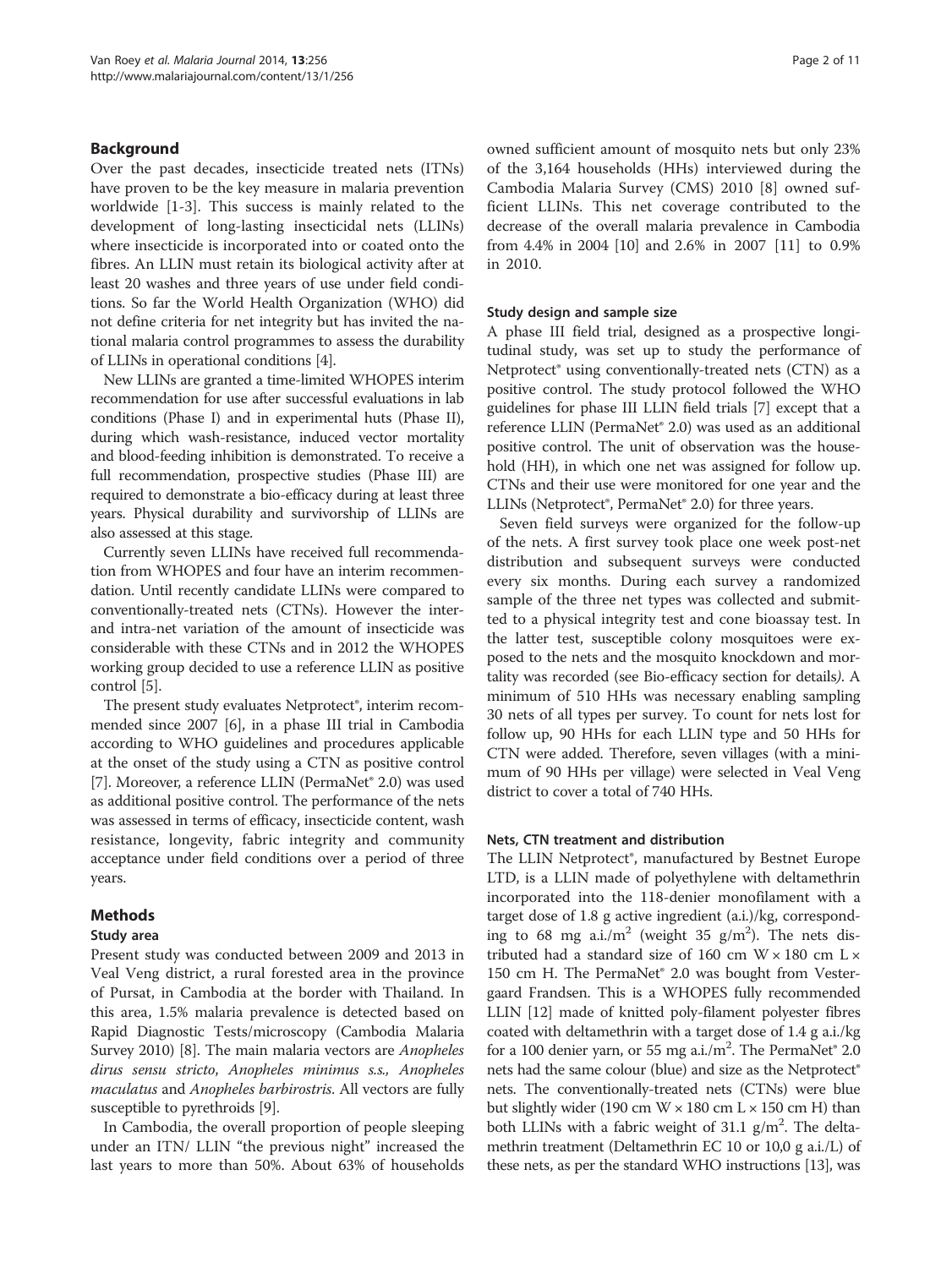<span id="page-2-0"></span>carried out by two trained dippers provided with adequate protective gear, at a target dose of 25 mg a.i./m<sup>2</sup>.

Prior to the net distribution, a HH census was conducted in the study area to obtain the demographic and socio-economic characteristics of each HH. The HH census data were entered in an Access database to form a master list. From this master list, all HHs in the selected villages were randomly allocated to one of the three study arms in a 2:2:1 ratio, for respectively Netprotect®, PermaNet® 2.0 and CTN, and this in each village. For HHs assigned to Netprotect® or PermaNet® 2.0 nets, enough nets of the same type were distributed to assure full coverage (i.e. one net per two inhabitants), but only one of these nets was assigned as net to follow up. In HHs assigned to CTN, only one CTN was distributed, and additional Netprotect® nets were distributed to cover all residents. In December 2009, a total of 148 HHs were provided with a CTN, 305 HHs with Netprotect<sup>®</sup> nets and 309 HHs with PermaNet<sup>®</sup> 2.0 nets.

All distributed nets received a unique Net ID number, written with wash-resistant ink on the factory label. The net with the highest code number within each HH was retained for follow up.

## Surveys/field procedures

For every sampling round a HH randomization was made to sample 30 nets of each study arm, evenly distributed over the villages. As people were not always present during the survey or nets were lost, 60 HHs per study arm were randomized. The HHs were visited according to the randomization order, until the number of samples were achieved per village and type of net brand. Nets selected and withdrawn were replaced with a new LLIN without ID number. HHs where people were absent (for more than three consecutive days) were maintained in the master list for the next randomization, while the HHs where the net was sampled were removed from the master list. In the first year of the study the HHs that recorded loss of their net for follow up were also removed from the master list. However, because of the high number of nets lost for follow up, it was decided after one year that only the HHs that were sampled or moved away would be removed from the master list. Nets randomized for the second time and still lost for follow-up, were recorded as lost and removed from the master list. From that point on though, the second highest net ID in that specific HH would become the new net to follow up for the upcoming sampling surveys.

During the surveys, HH owners or net users were interviewed by trained staff about their net use (method and frequency), washing habits (frequency and method of washing and drying) and the occurrence of adverse events. The net to follow up was sampled for submission to physical integrity tests and cone bioassay tests. Chemical

analysis were done only on the nets sampled 1 week, 6 months, 12 months and 36 months after net distribution. At the end of the first study year, besides the normal sampling of the three net types, the remaining CTNs were collected and replaced with a Netprotect® or PermaNet® 2.0.

In the annual surveys (at the end of months 12, 24 and 36) in addition to the randomized HHs, all households remaining in the master list were visited door-to-door. Whereby the physical presence/absence and the information on people's net perceptions and practices were recorded, to help estimate the annual attrition rate.

#### Physical inspection of nets

All nets sampled during the surveys were examined for their physical integrity. The integrity of the nets was determined counting the number of tears and holes as described in [[14](#page-9-0)]. Hole sizes were categorized in three groups; holes allowing a thumb to pass through, holes between a thumb and a closed fist and holes bigger than a closed fist. A proportionate hole index (pHI) [\[15,16\]](#page-9-0) was calculated by making the sum of the holes weighted by size for each net. For these groups, the weights used to calculate the pHI were 1, 9 and 56 as described in [\[15,16](#page-9-0)]. To better translate the hole index to an integrity status (net condition) for each sampled net, the pHI is categorized into good (<25), fair (25–174), mediocre (175–299) and poor (>299) net condition [[16](#page-9-0)]. The dirtiness of the nets was determined by comparing the nets to reference samples (clean, bit dirty, dirty, very dirty and never used).

## Insecticidal activity Bio-efficacy

Five samples per net  $(25 \times 25 \text{ cm})$  were cut from the positions 1 to 5 of the net according to the guidelines [[4](#page-9-0)] once the physical integrity test was completed. The WHO cone bioassays, as described in the WHOPES guidelines [[7\]](#page-9-0), were conducted on these samples.

Bioassays were conducted at  $27 \pm 2^{\circ}$ C and  $80 \pm 10\%$ relative humidity. The An. dirus s.s. colony used in these bioassays was fully susceptible to deltamethrin, DDT and permethrin. Five non-blood-fed, 2–5-day-old An. dirus females were exposed for three minutes in each cone and then held for 24 hours with access to a sugar solution. For each sample two replicates were performed. Knockdown and mortality were measured 60 minutes and 24 hours after exposure respectively. A negative control, from an untreated net, was included in each round of cone bioassay testing. If the mortality in the control, insecticide free net, was below 10% for a given day the data were adjusted with Abbott's formula [[17](#page-10-0)]. If the mortality in the control was >10%, all the tests for that day were repeated.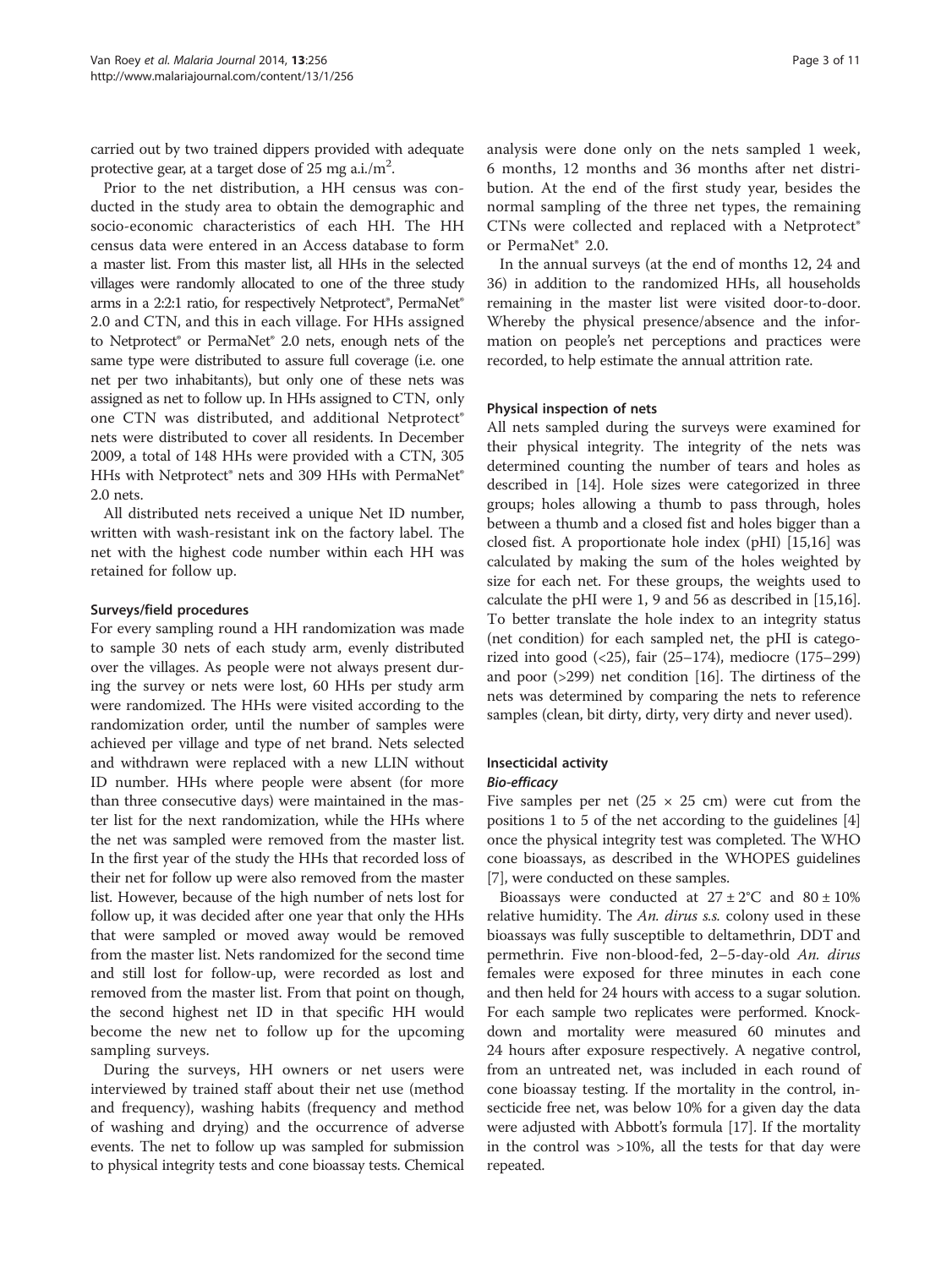The nets sampled one week after distribution (Survey 1) were used to assess the base line profile for bio-efficacy of insecticide. Based on the cone bioassay results at month 36, the LLINs that did not meet the criteria of ≥95% knockdown or ≥80% mortality were subjected to a tunnel test to determine the efficacy (mortality and blood feeding inhibition) as described in the WHOPES guidelines [[7](#page-9-0)]. As the colony of An. dirus is maintained on mice, this host was preferred to guinea pigs for the tunnel test. Nets fulfilling the criteria of ≥80% mortality or ≥90% bloodfeeding inhibition in the tunnel test were considered to be still effective. The tunnel test was valid only if in the control a threshold of 36% blood-feeding is reached [\[14\]](#page-9-0); however, higher rates such as 50% are more appropriate [\[4](#page-9-0)].

## Insecticide content

Nets sampled at 1 week, and 6, 12 and 36 months postdistribution were chemically analysed to determine their insecticidal content. This was carried out on four pieces  $(25 \times 25$  cm) per net, similar to the bioassay samples on positions 2 to 5 of the net. Each sample was individually packed in aluminum foil and kept at 4°C until further analysis at the Walloon Agricultural Research Centre (CRA-W), Gembloux, Belgium (WHO Collaborating Centre for Quality Control of Pesticides) using an ISO 17025 accredited analytical method.

The four samples from each LLIN/CTN were combined to provide the average concentration of the insecticide in each LLIN/CTN. Briefly, deltamethrin was extracted by heating the sample under reflux for 60 minutes with xylene in presence of dipropyl phthalate as internal standard. Insecticide content determination was carried out by using Gas Chromatography with Flame Ionization Detection (GC-FID).

Results were expressed as g a.i./kg and converted to mg a.i./ $m<sup>2</sup>$  using the fabric weight. A tolerance limit of  $\pm 25$ % of the target dose is recommended in the WHO specification [\[18\]](#page-10-0). This analytical method was fully validated for determination of deltamethrin in incorporated LLINs and was proved to provide similar results than those obtained by the standard reference CIPAC method 333/LLIN/(M2)/3 (HPLC-DAD) published later in 2012 in the CIPAC Handbook N [\[19\]](#page-10-0).

The content of both the biological active S-alpha isomer (deltamethrin) [(S)-a-cyano-3-phenoxybenzyl (1R,3R)-3- (2,2-dibromovinyl)-2,2-dimethylcyclopropane carboxylate)] and the inactive R-alpha isomer  $[(R)$ -a-cyano-3-phenoxybenzyl (1R,3R)-3-(2,2-dibromovinyl)-2,2-dimethylcyclopropane carboxylate)] was measured on all samples.

## Functional survivorship rate

The CTN and LLIN functional survivorship rates were calculated from the records made during the surveys at

the end of each study year. The functional net survivorship accounts for loss due to damage only and is not influenced by nets that are removed from the study area (stolen, given away or family moved) as they still may be functional [\[20\]](#page-10-0).

## Data entry and analysis

All data were recorded on standard forms. The hard copy data was single entered into the main Access database. Data entry was checked by cross checking all entered records of adverse events, physical integrity and bioassays with the hard copy files. All data were imported into R, version R-3.0.2 [[21](#page-10-0)], for statistical analysis.

Descriptive analyses were done on the demographic household census data, to define the household characteristics. Data collected on net use and net washing habits were analysed using a chi-square test  $(\chi^2)$  for significance of deviation between the net types.

For the analysis of net performance (physical condition, chemical content, bioassay) all sampled nets were used except nets that were still in the original plastic bag (i.e. never used) and nets that were completely torn and thrown away.

For each net chemical content and bioassay performance were calculated from all samples apart from position 1, as the lowest part of the net may be exposed to excessive abrasion in routine use. For chemical analysis an inter-net variation was expressed by relative standard deviation (RSD). For the bioassays, each of the four samples were tested individually and an assessment of between-net variability was done with a RSD. The within-net variability was expressed as the difference of samples of the same net to the mean expressed as percent of the mean and then averaged over the sample [[15](#page-9-0)].

A Chi-Square test over multiple strata was conducted (Mantel Extension Test [[22](#page-10-0)] on the acceptance of the nets (proportions of LLINs that fulfil the WHO criteria (≥95% knockdown or ≥80% mortality).

A generalized linear mixed model (GLMM) was fitted for chemical content, bio-efficacy and net integrity as response variable. As fixed effect explanatory variables the net type, survey (time point), net condition, dirtiness of the net, net use intensity, number of washes, drying and washing method and socioeconomic status (SES) were included. The net ID was included as a random effect. Per outcome the model was optimized by removing the insignificant variables using a likelihood ratio test [[23](#page-10-0)] or by comparing the AIC (Akaike information criterion) values [[24\]](#page-10-0).

## Ethical clearance

Ethical approval for the study was obtained from the Ethics Review Committee of WHO for two arms (CTN and Netprotect®) and from the Ethical Committee of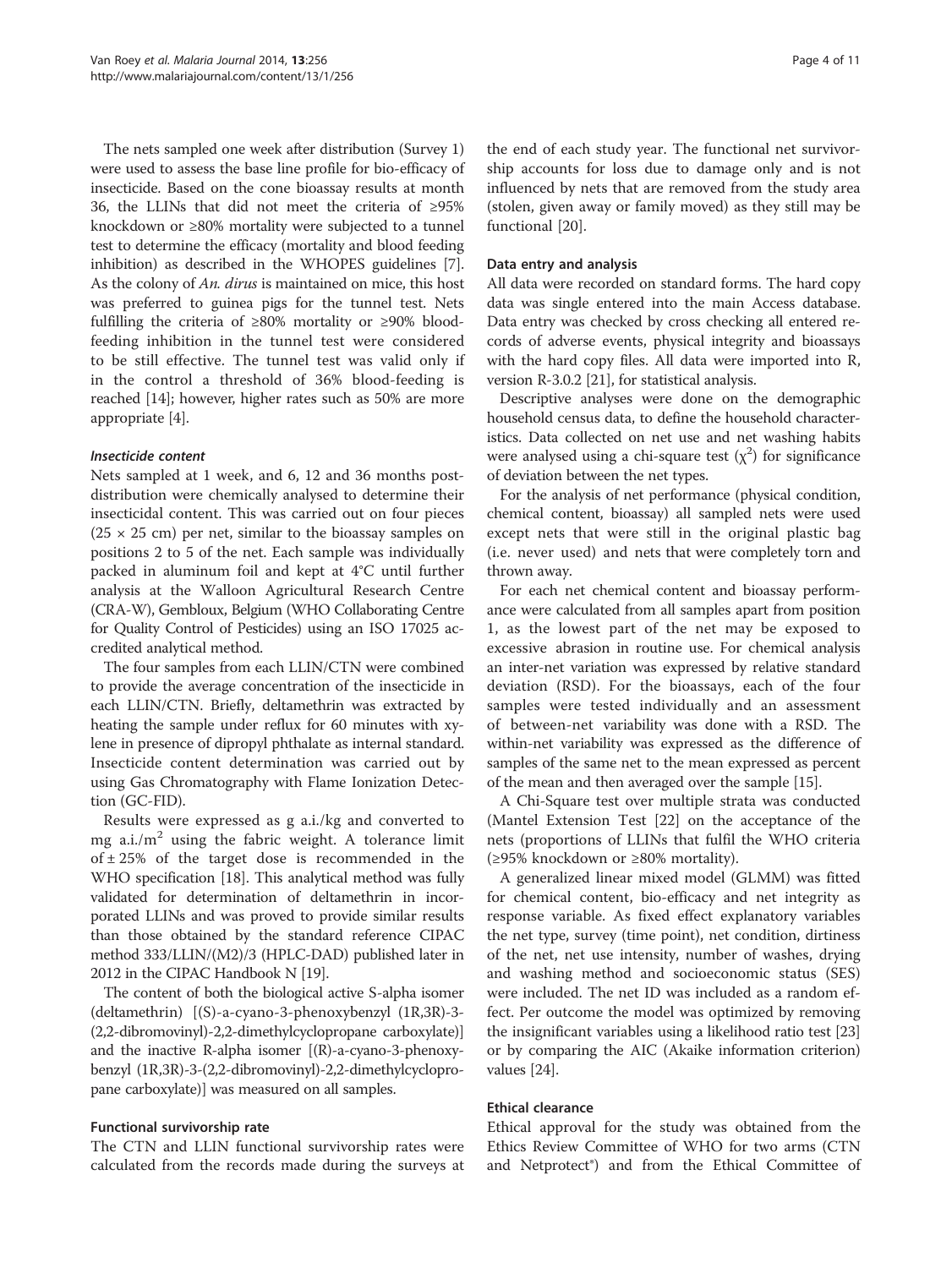Cambodia, the Institutional Review Board of the Institute of Tropical Medicine and the legal ethical committee of the University of Antwerp for all three arms (CTN, Netprotect<sup>®</sup> and PermaNet<sup>®</sup> 2.0).

An informed consent was signed by impregnators and by HH owners. All participants were informed about the benefit of using an insecticide impregnated net and the additional advantages of using a LLIN. The information sheet addressed also the possible adverse effects and their remediation for all users.

## Results

## Net distribution and household characteristics

The random allocation of each HHs to one of the net types was in all 7 villages according to a 2:2:1 ratio, for respectively Netprotect® (305 HH), PermaNet® 2.0 (309 HH) and CTN (148 HH). All HHs together comprised of 3,832 individuals of which 45% were younger than 17 years and 26% were between 17 and 30 years old. The average age of the head of the HHs is 42 years, 74% of them had no education, 23% a primary education, and 87% of head of HHs are farmers. 82% of the houses were built on stilts compared to 18% built on the ground, the walls are made of wood (78%) or thatch (21%) and the roofs are covered with sheets of corrugated iron (61%) or thatch (32%) (Additional file [1\)](#page-9-0).

#### Net surveys, net use and washing habits

During 8 field surveys spread over the three study years, 1435 HHs were visited. In the first two years of the study, more than 80% of the HHs declared to use the net yearround and every night (Additional file [2\)](#page-9-0). The remaining 20% of the HHs only used their net seasonally, did not use them or did not provide an answer. No significant differences in net use intensity were found after one year between the three study arms ( $\chi^2$  test: P = 0.173, df = 12). After three years the net use intensity dropped to about 60% for both Netprotect® and PermaNet® 2.0. Moreover, 34% of Netprotect® and 20% of PermaNet® 2.0 were recorded as not used anymore and stored away. Those net users replaced these nets with up-to-that-point unused spare nets. During the first year 30/601 nets of all three net types were kept as spare nets. This occurred because of the over saturation of nets or because most families slept with more than two individuals under one net. Similarly no significant differences in net use intensity were found between the two LLINs after three years  $(\chi^2$  test:  $P = 0.213$ , df = 3).

Out of 522 HHs in which the net to follow up was present at the end of each year, 250 (48%) HHs recorded to have washed the net (Additional file [3\)](#page-9-0). For net that have been washed, the average number of washes per year reported by the HH for Netprotect and Permanet 2.0 was 3.4 and 3.5 respectively for year one; 1.7 and 2.1

for year two, and 1.3 and 2.4 for year three. The accuracy on the reported washing behaviour is however questionable as the reported washes declined for the last survey. Irrespective of the net type, almost all nets were washed with cold water (98.8%) and with a local detergent or soap (96%). In 8% of cases the nets were rubbed against rocks. A total of 65% of the washed nets were dried outside in the sun, 23% were dried outside in the shade and 10% were dried inside.

## Declared adverse events among the CTN impregnators and CTN/LLIN users

Both impregnators declared to experience a bad smell during impregnation, no other adverse events were recorded during or after impregnating the nets. Net users from all study arms declared some adverse events during the first 6 months of use, while from 12 months post net distribution and onwards no more adverse events were declared. The most frequently declared adverse events were bad smell, itching skin and eye irritation. Analysing the declared adverse events among the three study arms within each survey, no significant differences were found between the three net type users.

## Net functional survivorship

The functional survivorship stayed above 90% for both LLINs in the first two years but after three years this dropped to about 60% for both Netprotect® (58.1%) and PermaNet® 2.0 (61.2%) (Table 1).

## Physical condition

During the three years of follow up, a total of 507 nets were sampled and all tested for their physical integrity. However 42 nets were excluded from analysis, of which 33 had never been used and nine had been thrown away because being completely torn (one CTN, three Netprotect® and five PermaNet® 2.0).

The proportion of nets with at least one hole increased rapidly within the first year up to 89%, 50% and 63% of

|  |  | Table 1 Functional net survivorship rate |  |
|--|--|------------------------------------------|--|
|--|--|------------------------------------------|--|

| Survey | Net type                  | N   | Functional survivorship (95% CI) |
|--------|---------------------------|-----|----------------------------------|
| Year 1 | СTN                       | 45  | $97.8(88.4 - 99.6)$              |
|        | Netprotect <sup>®</sup>   | 141 | $96.5(91.5 - 98.2)$              |
|        | PermaNet <sup>®</sup> 20  | 143 | 98.6 (95-99.8)                   |
| Year 2 | Netprotect <sup>®</sup>   | 67  | $92.5(83.7 - 96.8)$              |
|        | PermaNet <sup>®</sup> 2.0 | 78  | $98.7(93.1 - 99.8)$              |
| Year 3 | Netprotect <sup>®</sup>   | 43  | $58.1$ (43.3 - 71.6)             |
|        | PermaNet <sup>®</sup> 2.0 | 49  | $61.2(47.2 - 73.6)$              |

Calculated from all the HHs visited at the end of each study year where the net was present or discarded because of being torn or burned (Surveys 4, 6 and 8). HHs where the inhabitants were absent or where the net was recorded as given away, used elsewhere, stolen or lost were not included in the estimates of survivorship.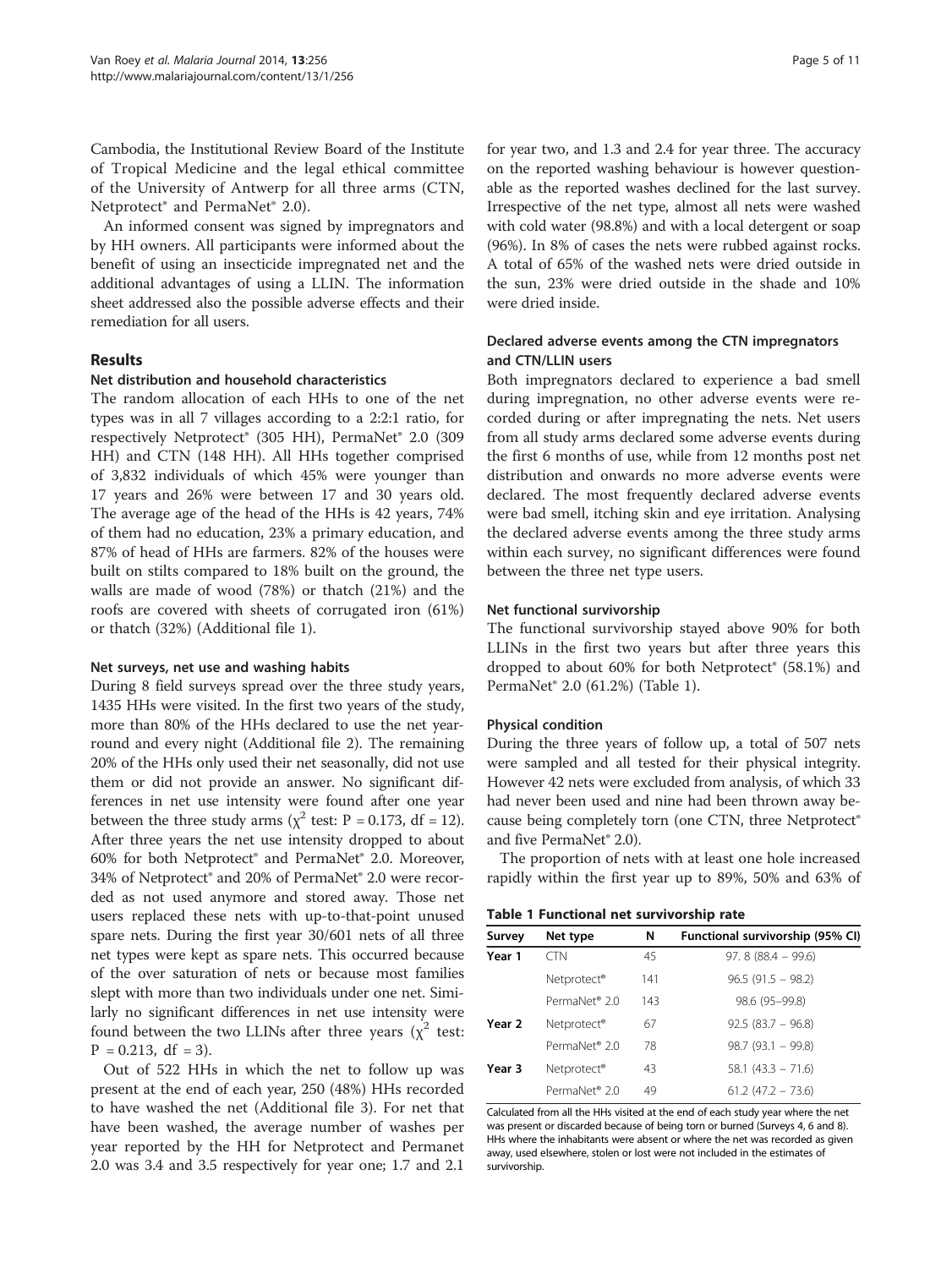respectively CTN, Netprotect® and PermaNet® 2.0. The increase continued up to two years of use for both LLINs to 86%. Finally after three years 83% of Netprotect<sup>®</sup> and 93% of PermaNet® 2.0 had at least one hole. Similarly the proportionate hole index (pHI) increased rapidly over time, but important variation exists between nets for respectively all net types. Consequently the median and interquartile range ([IQR] 0.25–0.75) were used to present the pHI (Figure 1 and Additional file [4](#page-9-0)). After one year of use the median pHI was 59 (IQR 8–137) for CTN,  $0.5$  (IQR  $0-3$ ) for Netprotect<sup>®</sup> and 3 (IQR  $0-27$ ) for PermaNet® 2.0. After three years, the pHI increased to 68 (IQR 14–186) and 127 (IQR 41–220) for respectively Netprotect® and PermaNet® 2.0, of which 25% of Netprotect® nets. By the end of the study, the percentage of nets categorized as in mediocre or poor condition (pHI  $\geq$  175) were 25% and 30% for Netprotect<sup>®</sup> and PermaNet<sup>®</sup> 2.0, respectively. Over the entire three-year follow-up no significant difference was found between both LLIN's physical durability (Odds ratio [OR] = 0.82, 95% CI 0.49–1.38 - GLMM,  $P = 0.45$ ). Net integrity of both Netprotect<sup>®</sup> and PermaNet<sup>®</sup> 2.0 were affected by the dirtiness, with significantly more holes recorded in dirty and very dirty nets (OR = 39, 95% CI 17-92 - GLMM,  $P < 0.001$  and OR = 122, 95% CI 47–315 - GLMM, P < 0.001, for Netprotect® and PermaNet® 2.0 respectively).

## Chemical content and insecticidal retention

The average active deltamethrin content of each of the three net types measured one week post distribution was within the given target dose, though for CTN and Netprotect® only marginally (Table [2A](#page-6-0)). Only 14% of the sampled CTNs were actually within its chemical target

dose and this with a high between-net variation (RSD: 78%) showing a low homogeneity of treatment (Figure [2](#page-6-0) and Table [2](#page-6-0)A). Regarding the LLINs, 57% of Netprotect® nets (RSD: 10%) and 69% of PermaNet® 2.0 nets (RSD: 15%) were within the target dose. The remaining 43% of Netprotect® nets were below the threshold (Figure [2](#page-6-0)). For PermaNet® 2.0 nets, 4% were below the tolerance limit and 27% were above the maximum allowed deltamethrin content. After six months of use, all sampled Netprotect® nets dropped below the initial chemical target dose while 48% and 33% of PermaNet® 2.0 nets sampled, respectively after one and three years, were still within the limits of the initial target dose. Despite this difference, and taking into account the insecticide content after one week as baseline, the deltamethrin retention at 6, and 12 months was similar for the two LLINs (81% and 62% retention for Netprotect®; 86%, 65% for PermaNet® 2.0). Though a difference was noted after three years, 36% retention for Netprotect® and 49% for PermaNet® 2.0. The CTNs sampled after 12 months of use retained only 37% of its original content.

Additionally to the content of active S-alpha isomer (deltamethrin), the content of the deltamethrin R-alpha inactive isomer was measured per survey and net type. In the baseline CTN samples 3% of the deltamethrin content counted for the R-alpha isomer. This amount remained below 3% in the samples after six months but did increase to 20% in the samples collected after one year (Table [2B](#page-6-0)). For Netprotect® the deltamethrin R-alpha isomer content in the baseline samples was 33% of the deltamethrin content; this high percentage even increased in the samples collected after 6, 12 and 36 months up to respectively 51%, 53% and 69% of the deltamethrin content. For PermaNet® 2.0 the

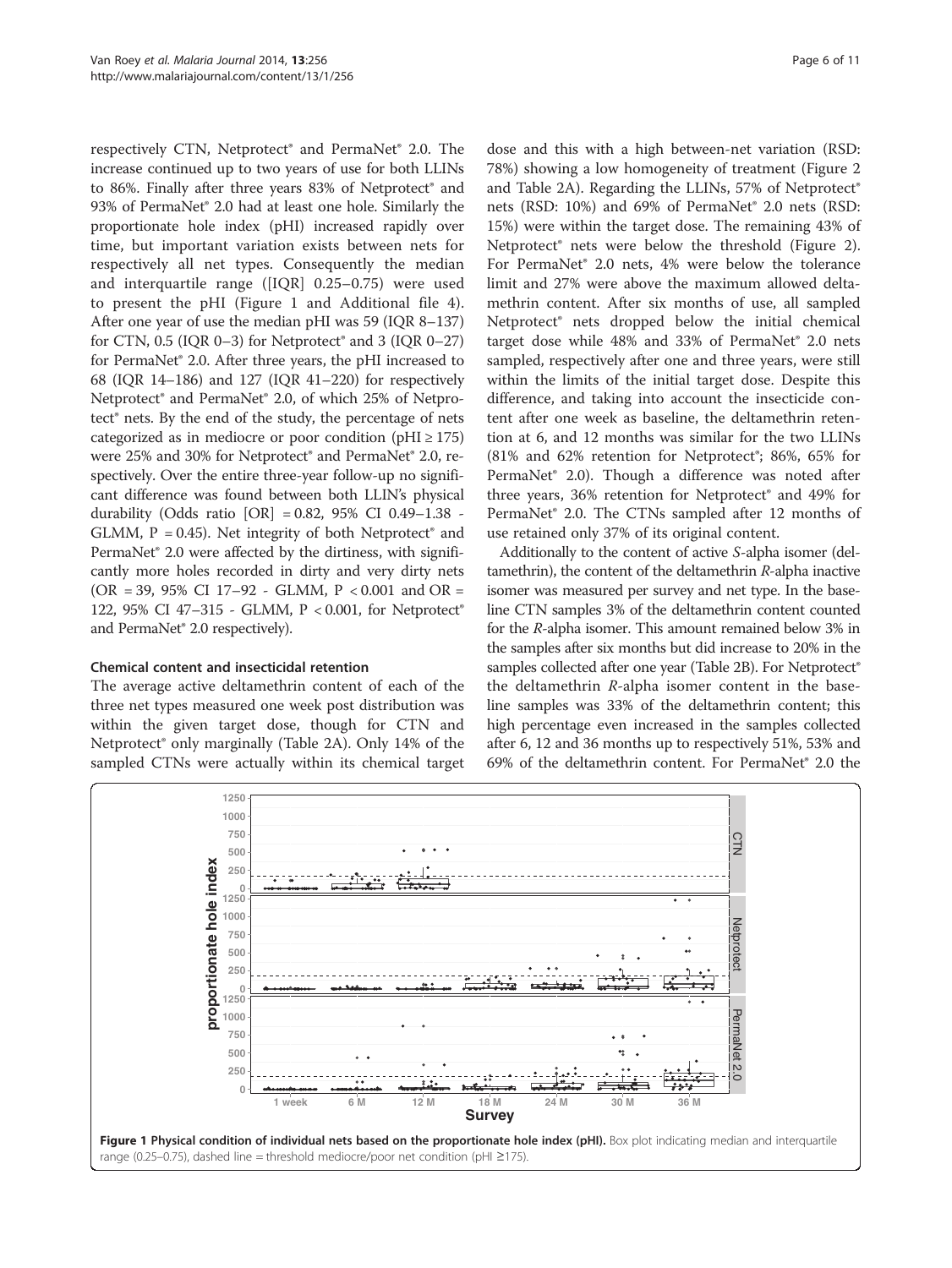<span id="page-6-0"></span>

| Α                             |    | Average insecticidal residue g/kg (RSD%) |                                                       |             |    |             |    |              |
|-------------------------------|----|------------------------------------------|-------------------------------------------------------|-------------|----|-------------|----|--------------|
|                               |    |                                          | % nets within the tolerance limits of the target dose |             |    |             |    |              |
|                               | N  | 1 week                                   | N                                                     | 6 months    | N  | 1 year      | N  | 3 years      |
| <b>CTN</b>                    | 28 | 0.68(77.8)                               | 31                                                    | 0.41(110.2) | 28 | 0.25(109.6) |    |              |
|                               |    | 14.3                                     |                                                       | 9.7         |    | 14.3        |    |              |
| <b>Netprotect<sup>®</sup></b> | 21 | 1.38 (10.3)                              | 27                                                    | 1.12(10.6)  | 26 | 0.88(18.6)  | 24 | 0.49(51.4)   |
|                               |    | 57.1                                     |                                                       | 0           |    | $\circ$     |    | $\mathbf{0}$ |
| PermaNet <sup>®</sup> 2.0     | 26 | 1.61 (15.3)                              | 28                                                    | 1.37 (22.2) | 27 | 1.05(43.4)  | 27 | 0.83(49.2)   |
|                               |    | 69.2                                     |                                                       | 82.1        |    | 48.1        |    | 33.3         |

B Deltamethrin R-alpha isomer (insecticidally inactive) content, expressed as percentage of the deltamethrin content (range g/kg)

| Survey                        | week                                   | 6 month                                | 1 year                                 | 3 years                |
|-------------------------------|----------------------------------------|----------------------------------------|----------------------------------------|------------------------|
| <b>CTN</b>                    | 3%                                     | 1%                                     | 20%                                    |                        |
|                               | $(<0.01$ to 0.05 g/kg)                 | $(<0.01$ to 0.01 g/kg)                 | $(0.01 \text{ to } 0.39 \text{ q/kg})$ |                        |
| <b>Netprotect<sup>®</sup></b> | 33%                                    | 51%                                    | 53%                                    | 69%                    |
|                               | $(0.35 - 0.54$ g/kg)                   | $(0.46 - 0.66$ g/kg)                   | $(0.20 - 0.57$ g/kg)                   | $(0.09 - 0.55$ g/kg)   |
| PermaNet <sup>®</sup> 2.0     | 7%                                     | 3%                                     | 6%                                     | 3%                     |
|                               | $(0.06 \text{ to } 0.14 \text{ q/kg})$ | $(0.01 \text{ to } 0.06 \text{ q/kg})$ | $(0.03 \text{ to } 0.09 \text{ q/kg})$ | $(<0.01$ to 0.05 g/kg) |

A. Average deltamethrin (S-Isomer) content (in g/kg). The target doses at baseline (tolerance limits of ±25%) are 0.8 (0.6-1) g/kg, 1.8 (1.35 -2.25) g/kg and 1.4 (1.05–1.75) g/kg for CTN, Netprotect® and PermaNet® 2.0 respectively. Between-net variation is expressed by the Relative Standard Deviation (RSD%). B. Deltamethrin R-alpha isomer content.

deltamethrin R-alpha isomer content in the baseline samples was 7%; this amount remained low in the samples collected after 6, 12 and 36 months, respectively 3%, 6% and 3% of the deltamethrin content.

#### Bio-efficacy

Results from WHO cone bioassays are presented in Table [3.](#page-7-0) Mortality in the negative control never exceeded 4%, this occurred only in two bioassay tests and in another eight tests control mortality reached 2% while no mosquito mortality was recorded in all other 451 bioassay tests. The CTNs were fully effective after six months of use, but both the mosquito knockdown and mortality rates of CTNs dropped sharply after one year of use to 56% and 64% respectively. For both LLINs the average knockdown and mortality were close to 100% up

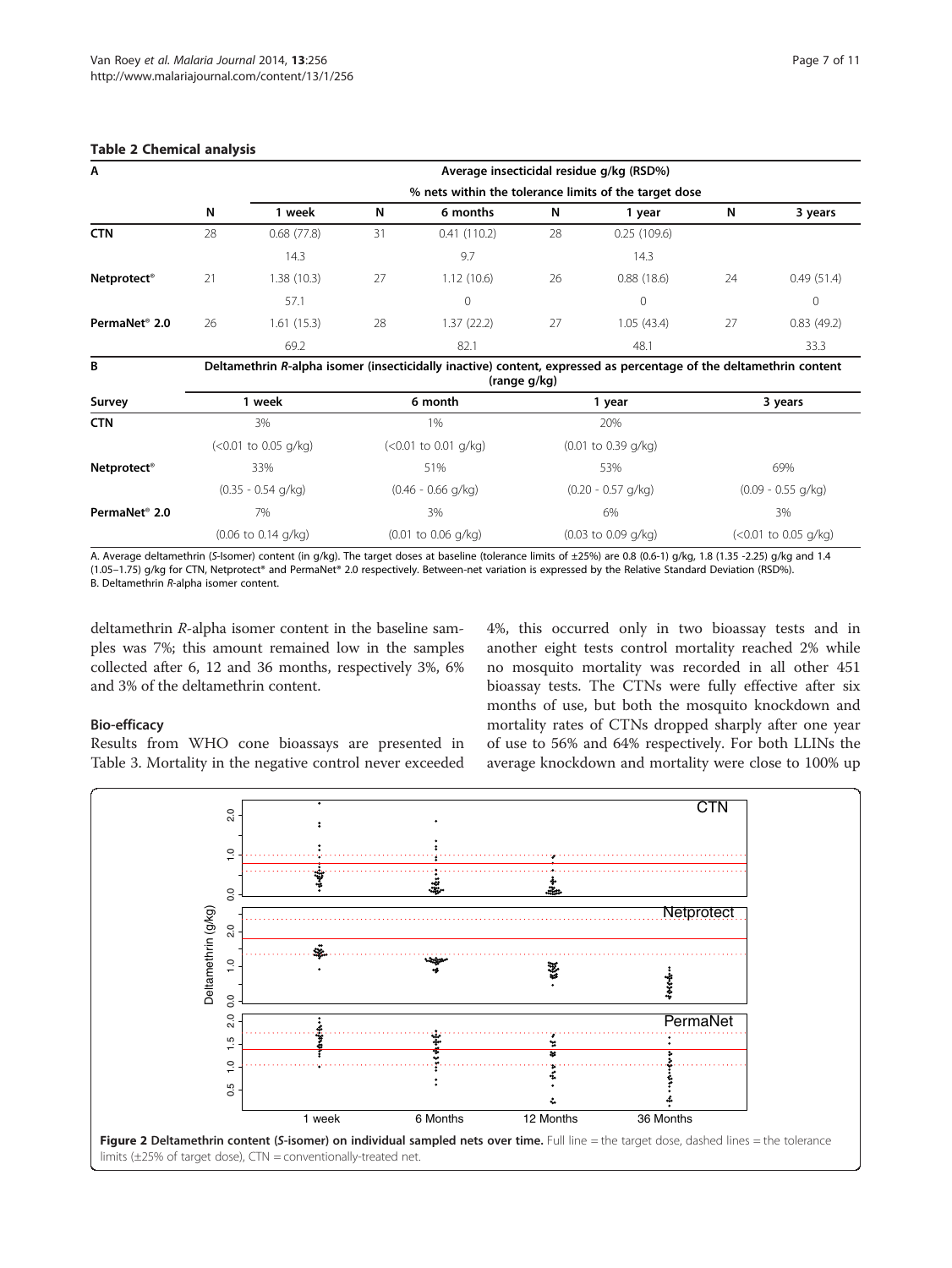| Α         | <b>CTN</b> |                           | <b>Netprotect<sup>®</sup></b> |                         | PermaNet <sup>®</sup> 2.0 |                           |
|-----------|------------|---------------------------|-------------------------------|-------------------------|---------------------------|---------------------------|
|           | N          | KD% (a)                   | N                             | KD% (a)                 | N                         | KD% (a)                   |
|           |            | $\boldsymbol{\mathsf{b}}$ |                               | $\mathbf b$             |                           | $\mathbf b$               |
| 1 Week    | 28         | 74.2 (28.7)               | 21                            | 92.6 (14.5)             | 26                        | 95.3 (10.4)               |
|           |            | 13.2                      |                               | 5.3                     |                           | 4.3                       |
| 6 Months  | 31         | 97.5 (8.0)                | 27                            | 99.8 (1.9)              | 28                        | 100                       |
|           |            | 2.1                       |                               | 0.3                     |                           |                           |
| 12 Months | 28         | 56.3 (47.0)               | 26                            | 84.4 (26.5)             | 27                        | 88.4 (24.4)               |
|           |            | 13.4                      |                               | 9.3                     |                           | 5.6                       |
| 18 Months |            |                           | 29                            | 91.8 (14.4)             | 27                        | 93.5 (13.0)               |
|           |            |                           |                               | 6.3                     |                           | $6.2\,$                   |
| 24 Months |            |                           | 29                            | 78.8 (19.4)             | 30                        | 85.7 (18.9)               |
|           |            |                           |                               | 11.9                    |                           | 10.8                      |
| 30 Months |            |                           | 25                            | 85.0 (20.4)             | 28                        | 86.5 (18.3)               |
|           |            |                           |                               | 7.7                     |                           | 7.6                       |
| 36 Months |            |                           | 24                            | 81.7 (20.3)             | 27                        | 87.2 (15.5)               |
|           |            |                           |                               | 9.2                     |                           | $8.8\,$                   |
| B         | <b>CTN</b> |                           |                               | Netprotect <sup>®</sup> |                           | PermaNet <sup>®</sup> 2.0 |
|           | ${\sf N}$  | Mortality% (a)            | ${\sf N}$                     | Mortality% (a)          | N                         | Mortality% (a)            |
|           |            | $\mathbf b$               |                               | $\mathbf b$             |                           | $\mathbf b$               |
| 1 Week    | 28         | 81.5 (24.2)               | 21                            | 98.2 (6.6)              | 26                        | 99.2 (3.9)                |
|           |            | 10.1                      |                               | 2.0                     |                           | 1.1                       |
| 6 Months  | 31         | 97.3 (7.8)                | 27                            | 99.5 (3.0)              | 28                        | 100                       |
|           |            | 2.6                       |                               | 0.8                     |                           |                           |
| 12 Months | 28         | 64.1 (48.4)               | 26                            | 85.7 (23.3)             | 27                        | 91.3 (18.1)               |
|           |            | 12.5                      |                               | 9.5                     |                           | 6.0                       |
| 18 Months |            |                           | 29                            | 89.7 (17.6)             | 27                        | 92.1 (17.1)               |
|           |            |                           |                               | 8.2                     |                           | 7.6                       |
| 24 Months |            |                           | 29                            | 84.1 (22.9)             | 30                        | 92.1 (13.4)               |
|           |            |                           |                               | 9.4                     |                           | 6.8                       |
| 30 Months |            |                           | 25                            | 89.3 (16.3)             | 28                        | 90.8 (14.9)               |
|           |            |                           |                               | 6.5                     |                           | 6.2                       |
| 36 Months |            |                           | 24                            | 82.9 (25.0)             | 27                        | 88.6 (15.2)               |
|           |            |                           |                               | 9.6                     |                           | 8.9                       |

<span id="page-7-0"></span>

| Table 3 Cone bioassay results on An. dirus s.s.: Average mosquito knockdown (A) and mosquito mortality rates (B) |  |  |  |  |
|------------------------------------------------------------------------------------------------------------------|--|--|--|--|
|------------------------------------------------------------------------------------------------------------------|--|--|--|--|

CTN = conventionally-treated net, KD = knockdown, a = between net relative standard deviation (%), b = within-net variability (%).

to six months of use. After 12 months a small drop of about 10% for both knockdown and mortality rates was recorded. Despite this small drop and the constant loss of deltamethrin over time, these average rates were maintained up to three years with an average mortality and knockdown around or above 80%. Both LLINs performed significantly better than the CTNs after one year of use (GLMM mosquito mortality, P < 0.001) while after three years both LLIN average mortality rates did not differ (GLMM,  $P = 0.17$ ). However when mortality rates over the entire three years are compared, PermaNet® 2.0 does obtain significantly higher mosquito mortality than Netprotect<sup>®</sup> (GLMM,  $P = 0.023$ ). For each net type a multivariate analysis was carried out (GLMM) to assess the relative role of net use intensity, washing, net condition, dirtiness, chemical content and time of observation on the bio-efficacy of each net type. Time of observation showed a significant association with the bio-efficacy of all three net types (GLMM,  $P = 0.01$ ,  $P < 0.001$  and  $P = 0.006$ respectively for CTN, Netprotect<sup>®</sup> and PermaNet<sup>®</sup> 2.0). CTN bio-efficacy was negatively correlated with bad net condition (GLMM,  $P = 0.03$ ) and its chemical content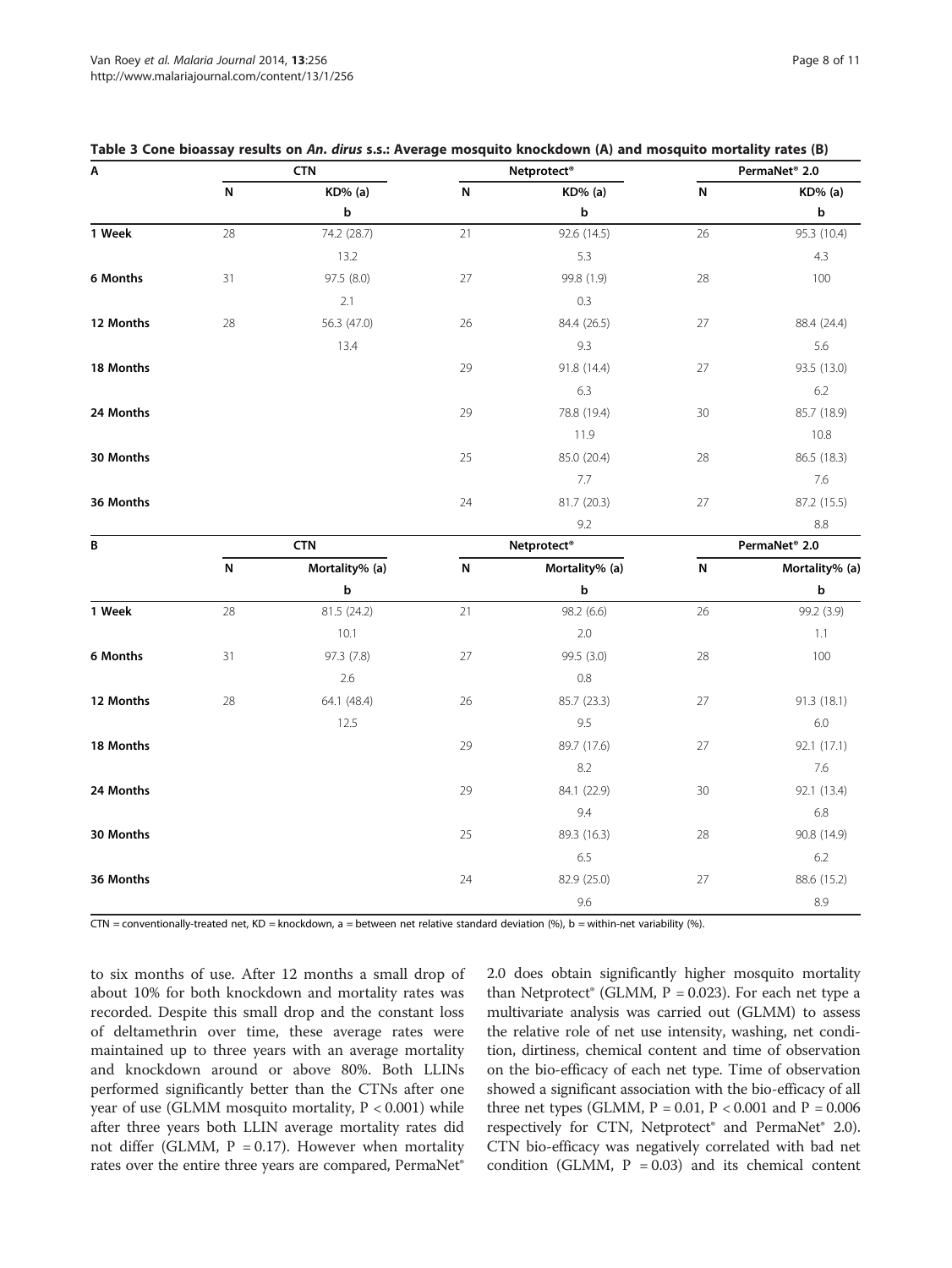(GLMM,  $P = 0.004$ ), while for both LLINs net use intensity, number of washes, washing methods and the chemical content was not correlated to their corresponding bio-efficacy. For both Netprotect<sup>®</sup> and PermaNet<sup>®</sup> 2.0, the between- and within-net variations of knockdown and mortality follow similar trends (Table [3\)](#page-7-0).

The seven Netprotect<sup>®</sup> and four PermaNet<sup>®</sup> 2.0 nets that failed the bioassay criteria after 36 months were subjected to the tunnel test. All tunnel tests were valid, with an mortality in the control of less than 6% and more than 76% were blood fed. None of the tested nets passed the tunnel test criteria of 80% mortality or 90% blood feeding inhibition (see Additional file [5\)](#page-9-0).

The proportions of LLINs that fulfil the WHO criteria (≥95% knockdown or ≥80% mortality) are reported in Table 4. Only 42% of the CTNs complied with these criteria after one year of use, while 73% and 85% of Netprotect® and PermaNet® 2.0 did. The proportion of Netprotect® nets that met the efficacy criteria varied throughout the study and was below the WHOPES threshold of 80% after 12, 24 and 36 months (respectively 73, 72 and 71%), however the 80% value was still within the confidence intervals. Whereas PermaNet® 2.0 performance was consistent over the entire three study years with a success rate of more than 80%. The acceptance of nets is entirely based on nets complying with the mortality criteria, as there are no nets that pass the 95% knockdown rate and then fail the 80% mortality rate. The acceptance over the

| Table 4 Percentage of nets meeting WHOPES criteria               |
|------------------------------------------------------------------|
| (knockdown $\geq$ 95% or mortality $\geq$ 80%) according to cone |
| tests                                                            |

|           | <b>CTN</b> |               | Netprotect <sup>®</sup> |               | PermaNet <sup>®</sup> 2.0 |               |
|-----------|------------|---------------|-------------------------|---------------|---------------------------|---------------|
|           | N          | %             | N                       | $\%$          | N                         | $\%$          |
|           |            | 95% CI        |                         | 95% CI        |                           | 95% CI        |
| 1 Week    | 28         | 60.7          | 21                      | 100           | 26                        | 100           |
|           |            | $42.4 - 76.4$ |                         | $84.5 - 100$  |                           | $87.1 - 100$  |
| 6 Months  | 31         | 100           | 27                      | 100           | 28                        | 100           |
|           |            | $89 - 100$    |                         | $87.5 - 100$  |                           | $87.9 - 100$  |
| 12 Months | 28         | 42.9          | 26                      | 73.1          | 27                        | 85.2          |
|           |            | $26.5 - 60.9$ |                         | $53.9 - 86.3$ |                           | $67.5 - 94.1$ |
| 18 Months |            |               | 29                      | 89.7          | 27                        | 92.6          |
|           |            |               |                         | $73.6 - 96.4$ |                           | $76.6 - 97.9$ |
| 24 Months |            |               | 29                      | 72.4          | 30                        | 93.3          |
|           |            |               |                         | $54.3 - 85.3$ |                           | $78.7 - 98.2$ |
| 30 Months |            |               | 25                      | 88.0          | 28                        | 85.7          |
|           |            |               |                         | $70 - 95.8$   |                           | $68.5 - 94.3$ |
| 36 Months |            |               | 24                      | 70.8          | 27                        | 85.2          |
|           |            |               |                         | $50.8 - 85.1$ |                           | $67.5 - 94.1$ |

 $CTN =$  conventionally-treated net,  $CI =$  confidence interval.

After 36 months none the nets tested for the tunnel tests fulfil the WHOPES criteria.

## **Discussion**

This study evaluated the performance of Netprotect<sup>®</sup>, an interim recommended LLIN, using a WHOPES recommended LLIN, PermaNet® 2.0 as positive control, for three years under daily household use. A candidate net will be deemed to meet the requirements for an LLIN if, at the end of three years use, at least 80% of the sampled nets retain bio-efficacy (i.e. ≥95% mosquito knockdown rate or ≥80% mortality) with a standard WHO cone bioassay or with a tunnel test (≥80% mortality or ≥90% blood feeding inhibition) [\[7\]](#page-9-0). Following these criteria Netprotect<sup>®</sup> failed in the present phase III prospective study (71% of nets are effective after three years) and the LLIN status of PermaNet® 2.0 (85% of nets are effective after three years) was confirmed. Moreover Netprotect® failed for the bioassays criteria after already 12 and after 24 months (73% and 72% respectively of nets being effective).

However, the 95% confidence interval of the success rate for Netprotect® after three years is rather large (51-95%) and it still includes the 80% threshold. In the future, a more accurate estimate could be obtained by sampling more nets after three years of use. The new guidelines recommend sampling 50 nets after three years (instead of 30) [\[25\]](#page-10-0) but this may still not be enough. However, throughout the three years the effectiveness of Netprotect® showed less consistency as compared to PermaNet® 2.0. Moreover over the entire observation period Netprotect® had a significant lower bio-efficacy as compared to PermaNet® 2.0. In terms of physical durability, Netprotect® performed as well as PermaNet® 2.0.

The marginal bio-efficacy performance of Netprotect<sup>®</sup> is probably related to the low insecticide content. At the baseline of the study already 43% of Netprotect<sup>®</sup> nets had a deltamethrin content below the target dose while PermaNet<sup>®</sup> 2.0 started with 27% of nets above their target dose showing that also recommended brands are outside of WHO specifications. The lower initial insecticide content for Netprotect® was probably a consequence of a problem in the manufacturing process as shown by a high proportion of the inactive R-alpha isomer (33%) relative to the deltamethrin content. Moreover, the proportion of the inactive R-alpha isomer, and so the isomerization, continued to increase throughout the study to up to 69% of deltamethrin content. As opposed to Netprotect®, PermaNet® 2.0 inactive deltamethrin R-alpha isomer remains almost constant during the 36 months of observation (3 to 7%).

In a similar phase III follow-up study of Netprotect<sup>®</sup> in Ghana [[26](#page-10-0)], Netprotect<sup>®</sup> also failed the WHOPES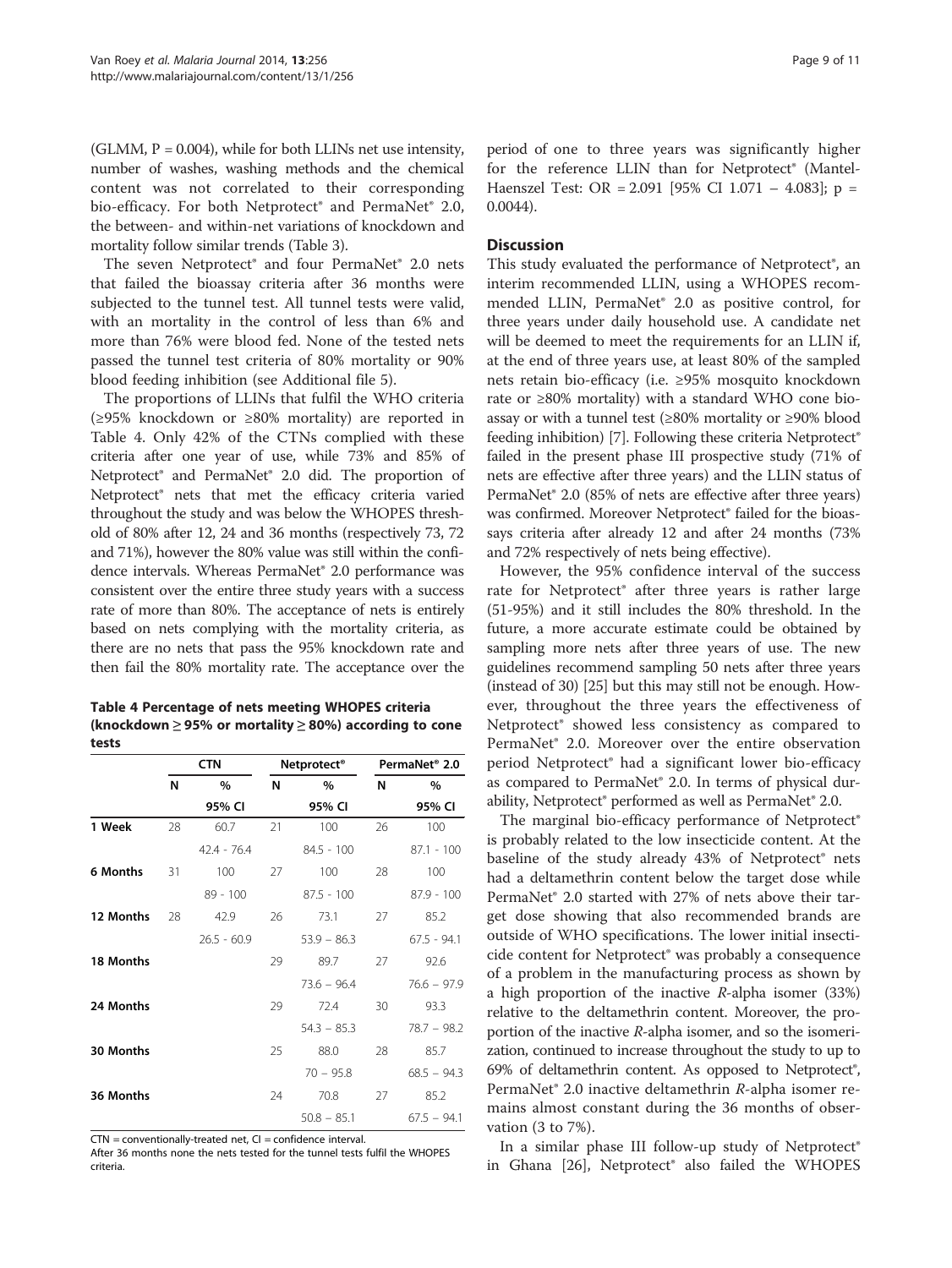<span id="page-9-0"></span>requirements. Moreover, in the Ghana study, already after 18 months insufficient Netprotect® nets (63%) met the criteria. The bio-efficacy of Netprotect<sup>®</sup> showed also more inconsistency: after two years only 43% of Netprotect<sup>®</sup> nets passed the cone bioassay criteria while after 2.5 and 3 years respectively 64% and 62% (95% CI 48–74) did. Correspondingly in Ghana the average deltamethrin content of the Netprotect® nets at the baseline were at the lower limit of the specifications and with high amounts of the R-alpha isomer (30%). Cumulating the bioassay results of the sampled three-year old Netprotect® nets from both phase III studies in Ghana and Cambodia, only 64.9% (95% CI 54–75) of nets met the WHOPES criteria for a LLIN.

Based on different studies the 16th WHOPES working group meeting [\[26](#page-10-0)] recommended that until more evidence of Netprotect<sup>®</sup> is available from large scale studies, the WHO interim recommendation should be withdrawn and invite the national programs currently using Netprotect<sup>®</sup> to monitor efficacy and performance of this brand under local conditions [4]. Indeed, 80% of the nets did not fulfil the WHO criteria for bioassays after 3 years of use as prescribed in the Guidelines [7] applied for this evaluation. Moreover the specifications for the chemical content were not met.

The use of a fully recommended LLIN as positive control was shown to be extremely useful for validating the results of the study and is now being part of the new WHOPES guidelines [[25](#page-10-0)]. However, before starting such three-year studies it would be essential that nets are checked for their compliance with WHO specifications and this for the candidate LLIN as well as for the reference net. This has now been adapted by the new WHOPES guidelines [\[25\]](#page-10-0). It would also be recommended to use confidence intervals for the proportion of nets meeting the WHO criteria for bioassays and to define a statistical approach for reviewing the bio-efficacy of LLINs over time.

## Additional files

#### [Additional file 1:](http://www.biomedcentral.com/content/supplementary/1475-2875-13-256-S1.docx) Household characteristics.

[Additional file 2:](http://www.biomedcentral.com/content/supplementary/1475-2875-13-256-S2.docx) Net use intensity. The table shows the study participants declared net use intensity per survey and per study arm.

[Additional file 3:](http://www.biomedcentral.com/content/supplementary/1475-2875-13-256-S3.docx) Washing frequency. The table shows the proportion of nets washed and the average frequency of washing per year.

[Additional file 4:](http://www.biomedcentral.com/content/supplementary/1475-2875-13-256-S4.docx) Physical condition of nets. The table shows the average, median and interquartile range of the proportionate Hole Index of all three study arms and per survey. Proportion of nets in mediocre and poor condition is given.

[Additional file 5:](http://www.biomedcentral.com/content/supplementary/1475-2875-13-256-S5.docx) Tunnel test results on An. dirus s.s.: Average mosquito mortality rates and blood-feeding inhibition.

#### Competing interests

The authors declare that they have no competing interests.

#### Authors' contributions

MC and TS designed the study. KVR, VS and LD carried out the data analysis. KVR, LD and MC drafted the manuscript. OP carried out the chemical analysis using Gas Chromatography and contributed to interpretation of chemical data. MST did the bioassays. KVR, SS and TS facilitated and supervised the field work. VS, LD and MC critically reviewed the manuscript. All authors read and approved the final manuscript.

#### Acknowledgements

We would like to thank those in the study communities who participated to this study. The authors wish to thank the dedicated CNM entomology team and Dr M. Zaim and Dr R. Yadav of WHOPES for their advices. This study was conducted in the framework of the Institutional Collaboration between the National Centre for Malaria Control (CNM) Cambodia and the Institute of Tropical Medicine, Belgium, supported by the Belgian Co-operation (Directorate-General for Development Cooperation) and the WHO Pesticide Evaluation Scheme.

#### Author details

<sup>1</sup>Department of Biomedical Sciences, Institute of Tropical Medicine of Antwerp, Nationalestraat 155, B-2000 Antwerpen, Belgium. <sup>2</sup>National Center for Malaria Control, Parasitology and Entomology, Phnom Penh, Cambodia. <sup>3</sup> Agriculture and Natural Environment Department, Walloon Agricultural Research Centre (CRA-W), Gembloux, Belgium. <sup>4</sup>Department of Biomedical Sciences, Faculty of Pharmaceutical, Veterinary and Biomedical Sciences, University of Antwerp, Universiteitsplein 1, B-2610 Wilrijk, Antwerp, Belgium.

#### Received: 8 May 2014 Accepted: 3 July 2014 Published: 7 July 2014

#### References

- 1. WHO: Global Malaria Programme. Insecticide Treated Mosquito Nets: a WHO Position Statement. Geneva: World Health Organization; 2007.
- 2. Lengeler C: Insecticide-treated bed nets and curtains for preventing malaria. Cochrane Database Syst Rev 2004, 2:CD000363.
- 3. Russell TL, Lwetoijera DW, Maliti D, Chipwaza B, Kihonda J, Charlwood JD, Smith TA, Lengeler C, Mwanyangala MA, Nathan R, Knols BGJ, Takken W, Killeen GF: Impact of promoting longer-lasting insecticide treatment of bednets upon malaria transmission in a rural Tanzanian setting with pre-existing high coverage of untreated nets. Malar J 2010, 9:187.
- WHO: Guidelines for Monitoring the Durability of Long-Lasting Insecticidal Mosquito Nets Under Operational Conditions. Geneva: World Health Organization; 2011. WHO/HTM/NTD/WHOPES/2011.5.
- 5. WHO: Report of the Fifteenth WHOPES Working Group Meeting. Geneva: World Health Organization; 2012. WHO/HTM/NTD/WHOPES/2012.5.
- 6. WHO: Report of the Eleventh WHOPES Working Group Meeting. Geneva: World Health Organization; 2008. WHO/HTM/NTD/WHOPES/2008.1.
- 7. WHO: Guidelines for Laboratory and Field Testing of Long-Lasting Insecticidal Mosquito Nets. Geneva: World Health Organization; 2005. WHO\_CDS\_WHOPES\_GCDPP\_2005.11.
- 8. Malaria Consortium and CNM: Cambodia Malaria Survey 2010; 2011.
- 9. Van Bortel W, Trung HD, Thuan lK, Sochantha T, Socheat D, Sumrandee C, Baimai V, Keokenchanh K, Samlane P, Roelants P, Denis L, Verhaeghen K, Obsomer V, Coosemans M: The insecticide resistance status of malaria vectors in the Mekong region. Malar J 2008, 7:102.
- 10. NIPH and Malaria Consortium: Report of the Cambodia National Malaria Baseline Survey 2004. ; 2005.
- 11. NIPH and Malaria Consortium: Cambodia Malaria Survey 2007 Report. ; 2008.
- 12. WHO: Report of the Twelfth WHOPES Working Group Meeting. Geneva: World Health Organization; 2009. WHO/HTM/NTD/WHOPES/2009.1.
- 13. WHO: Instructions for Treatment and use of Insecticide-Treated Mosquito Nets. Geneva: World Health Organization; 2002.
- 14. WHO: Report of the Thirteenth WHOPES Working Group Meeting. Geneva: World Health Organization; 2009. WHO/HTM/NTD/WHOPES/2009.5.
- 15. Kilian A, Byamukama W, Pigeon O, Atieli F, Duchon S, Phan C: Long-term field performance of a polyester-based long-lasting insecticidal mosquito net in rural Uganda. Malar J 2008, 7:49.
- 16. Batisso E, Habte T, Tesfaye G, Getachew D, Tekalegne A, Kilian A, Mpeka B, Lynch C: A stitch in time: a cross-sectional survey looking at long lasting insecticide-treated bed net ownership, utilization and attrition in SNNPR, Ethiopia. Malar J 2012, 11:183.